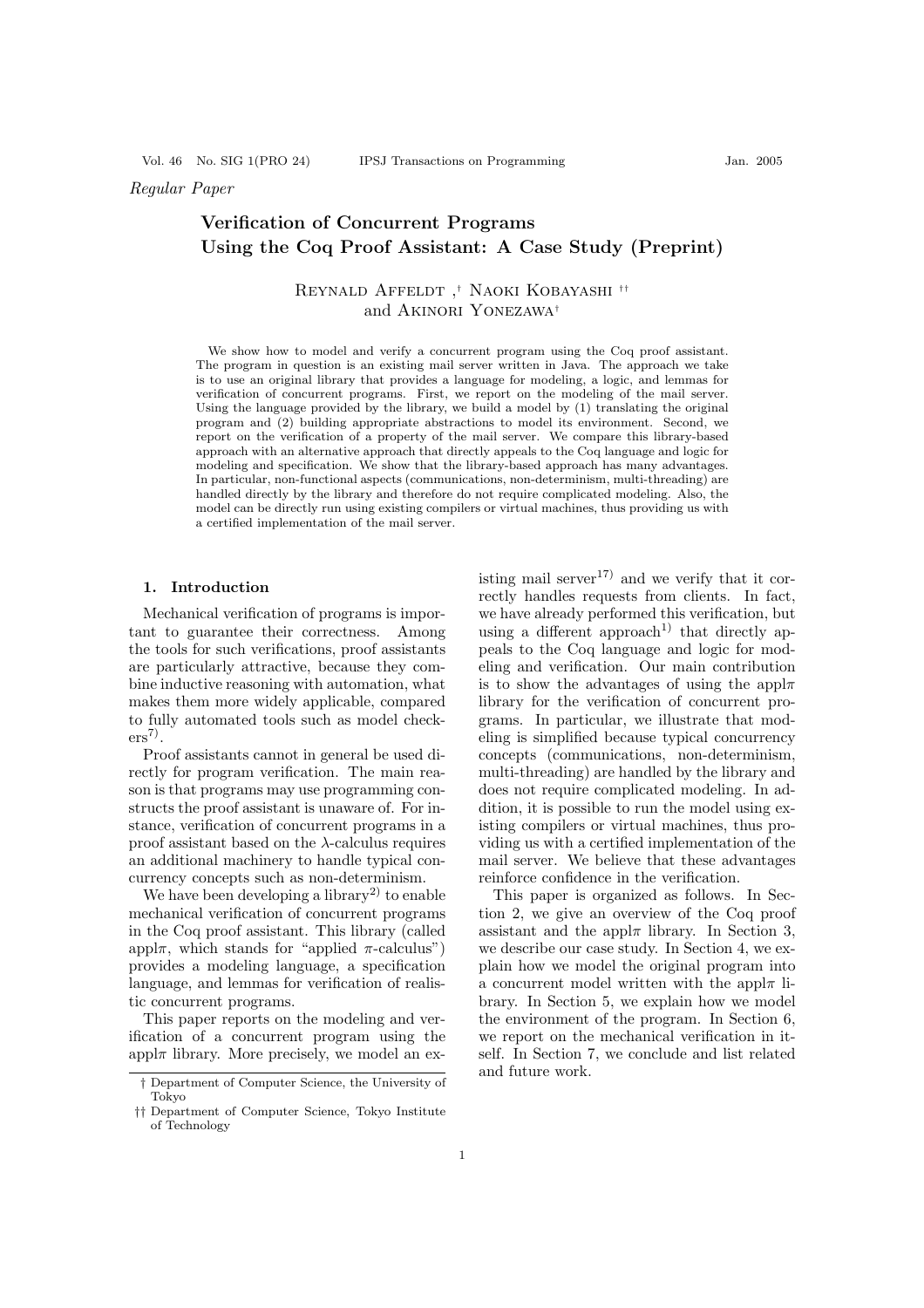#### 2. Preliminaries

#### 2.1 The Coq Proof Assistant

The Coq proof assistant is the implementation of a typed λ-calculus (namely the Calculus of Inductive Constructions<sup>12)</sup> that can be used to represent datatypes, functions, and predicates, and therefore encode, among others, computer languages and proof systems. In this paper, we use Coq for both implementation and notation. In this section, we give an overview of the Coq proof assistant. Intuitively, it can be thought as an ML-like language with a rich type system.

In Coq, datatypes are represented by inductive types. For example, natural numbers are defined as follows:

Inductive nat : Set :=

O : nat

 $| S : nat \rightarrow nat.$ 

This definition introduces the type of natural numbers nat, which is itself of type Set, a Coq built-in type for datatypes. O and S are the constructors for natural numbers; observe that S is functional. The intent is that the constructor O represents the natural 0, (S O) represents the natural 1, etc.

Records are represented by a syntax similar to most programming languages. For example, two-dimensional points can be defined as follows:

```
Record point : Set := pt{
```
x: nat;

```
y: nat}.
```
pt is the constructor for two-dimensional points, and x and y are their projection functions.

Functions are represented by  $\lambda$ -abstractions. For example, the function that computes the predecessor of a natural number can be defined by case analysis as follows:

```
Definition pred [n:nat] := Cases n of
  0 \Rightarrow 0|(S \t m) \Rightarrow mend.
where [n:nat] is the Coq syntax for \lambda n:nat.
```
Predicates are represented by inductive types or functions whose resulting type is the Coq built-in type Prop. For example, the following predicate defines even natural numbers:

Inductive even : nat -> Prop :=

base : (even O)

 $|$  step :  $(n:nat)(even n) \rightarrow (even (S (S n)))$ . The constructor base represents the fact that O

is an even number, and the constructor step let us construct, from any even number n, the proof that the natural  $(S (S n))$  is an even number. Intuitively, (n:nat) can also be thought as universal quantification.

Proof goals are stated by the keyword Lemma. For example, the following proof goal states a property of the pred function:

# Lemma  $pred\_even : (n:nat)(even n)$  ->

(even (pred (pred n))).

Once a proof goal is stated, Coq enters an internal loop where the user is prompted to prove the goal interactively by means of pre-existing lemmas. Upon completion of the proof, the lemma is saved in Coq and is reusable for further proof developments.

#### 2.2 The appl $\pi$  Library

appl $\pi^{2}$ ) is a Coq library that enables verification of concurrent programs. It provides (1) a modeling language, (2) a specification language (or logic, for short), and (3) a collection of lemmas. Using this library, it is possible to verify concurrent programs using the following approach:

( 1 ) Write a model of the concurrent program using the appl $\pi$  language.

( 2 ) Write the properties of the concurrent program using the appl $\pi$  logic.

( 3 ) Prove that the property holds of the model using the lemmas of the library.

In the following, we give an overview of the contents of the appl $\pi$  library.

The appl $\pi$  modeling language is a Coq encoding of a minimal concurrent language based on the  $\pi$ -calculus<sup>11</sup> that it extends with datatypes and functions, like the Pict programming language<sup>14)</sup>. The appl $\pi$  modeling language defines two syntactic entities: channels and processes. Intuitively, processes interact with each other by exchanging values over channels.

Channels are implemented by the functional type chan. For some Coq datatype T, the type (chan T) represents the type of channels that carry data of type T. For instance, (chan nat) represents the type of channels that carry natural numbers.

The syntax of processes is implemented by the inductive type proc. It defines a set of constructors that each represents a basic process:

• zeroP represents a terminated process.

• (in P c Q), where c is a channel and  $Q$  is a function, represents a process that waits for some value v along the channel c and behaves as the process  $(Q \nabla)$  after reception.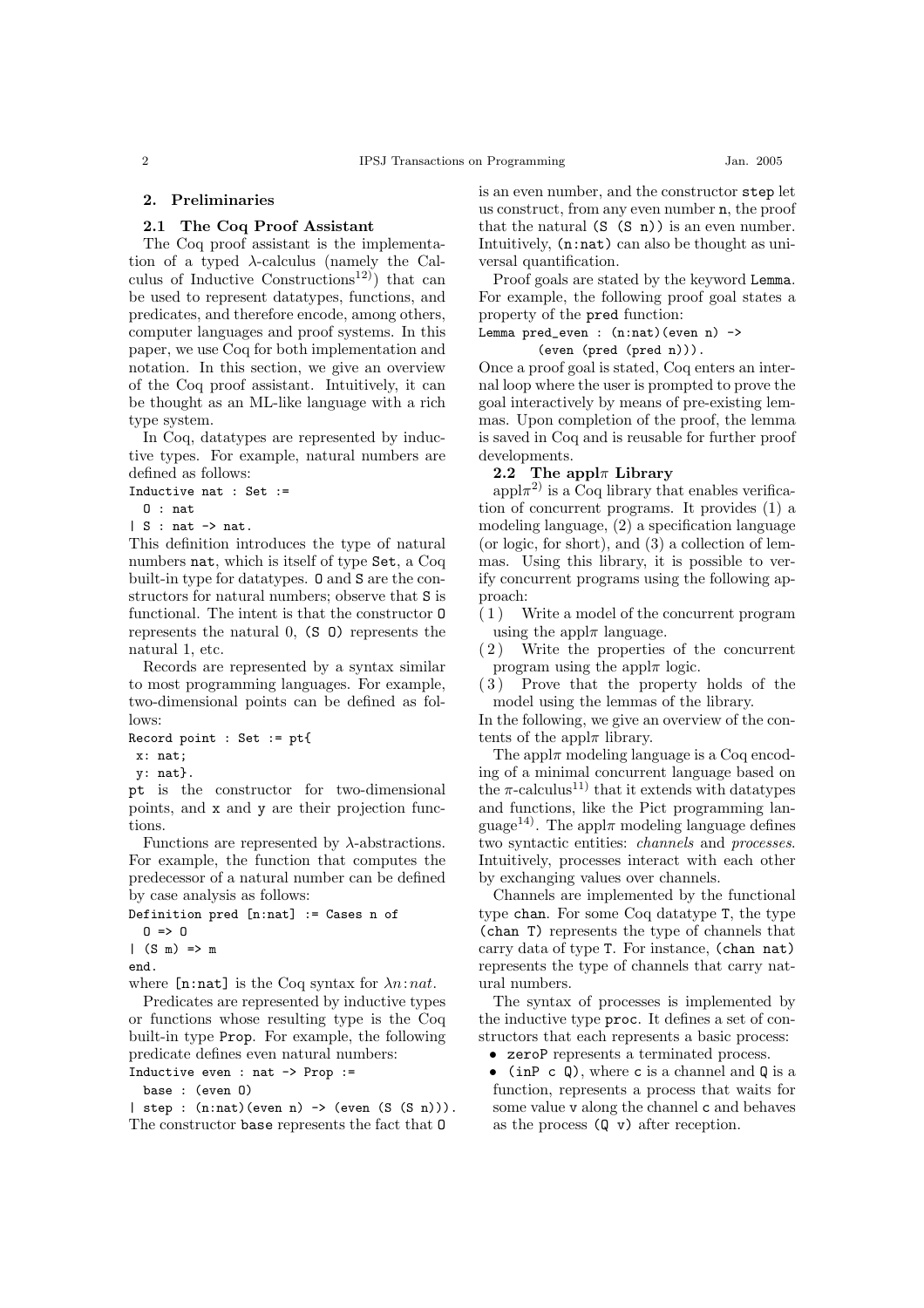$$
(\text{outP } c \text{ v P})|(\text{inP } c \text{ Q})|(\text{inP } c \text{ R})
$$
\n
$$
P|(\text{Q } v)|(\text{inP } c \text{ R})
$$
\n
$$
Fig. 1 \text{ Example of communications between processes.}
$$

- (rinP c Q) intuitively represents infinitely many (inP c Q) processes in parallel. rinP stands for replicated inputs and corresponds to multi-threading.
- (outP c  $\nabla$  Q) represents the process that emits some value v along the channel c and then behaves as the process Q.
- (parP P Q) represents the parallel composition of processes P and Q.
- (nuP Q) represents a process that creates some private channel c and then behaves as  $(Q<sub>c</sub>)$ .

We define InAtom and OutAtom as abbreviations for input and output processes whose continuation is zeroP.

The semantics of the appl $\pi$  modeling language is a binary relation between processes that formalizes in particular the notion of communication between processes. In this paper, we informally represent communications using a diagram notation. For example, the possible communications inside the process (parP (outP c v P) (parP (inP c  $Q$ ) (inP c R))) are depicted in Fig. 1 (the constructor parP is written | to save space).

The second part of the appl $\pi$  library is a logic for specification of appl $\pi$  programs. This logic consists of:

- a set of state formulas including propositional and spatial formulas<sup>4)</sup>,
- a satisfaction relation between state formulas and processes noted sat,
- a set of temporal formulas similar to temporal  $logics<sup>6</sup>$ ,
- another satisfaction relation between temporal formulas and processes noted tsat .

The informal semantics of formulas is given in Fig. 2.

The last part of the appl $\pi$  library is a collection of lemmas for verification. We defer overview of these lemmas to Section 6.2, where our case study will provide us with a concrete illustration.

#### 3. The SMTP Model

In this section, we explain the SMTP model on which the mail server is based. This model is defined in the RFC  $821^{15}$ .

The mail server consists of several parts, as depicted in Fig. 3. The SMTP receiver receives mails from other mail servers and mail clients using the SMTP protocol and stores received mails in a mail queue, implemented by a file system. The SMTP sender extracts mails from the mail queue and sends them to other mail servers or mail clients using the SMTP protocol. In this paper, we are interested in the SMTP receiver part.



Fig. 3 SMTP model.

The SMTP protocol is depicted in Fig. 4. An SMTP protocol session consists of commands and some mail contents sent to the mail server, that sends back replies. The client starts a session by sending the HELO command; the server replies with its identity and creates an envelope. The client sends the MAIL command to set the return path of the envelope with the address of the mail sender. The client then sends one or more RCPT commands to add addresses to the list of recipients of the envelope. The client eventually sends the DATA command, followed by the mail contents and terminated by a "dot". At any moment, it can reset the session using the RSET command, abort using the ABORT command, sends a dummy command NOOP, or closes the session with the QUIT command. For each command, the server answers with an appropriate message, possibly reporting an error.



The existence of two satisfaction relations is to prevent temporal formulas from being used inside spatial formulas. This is required to guarantee the soundness of some important lemmas<sup>3</sup>).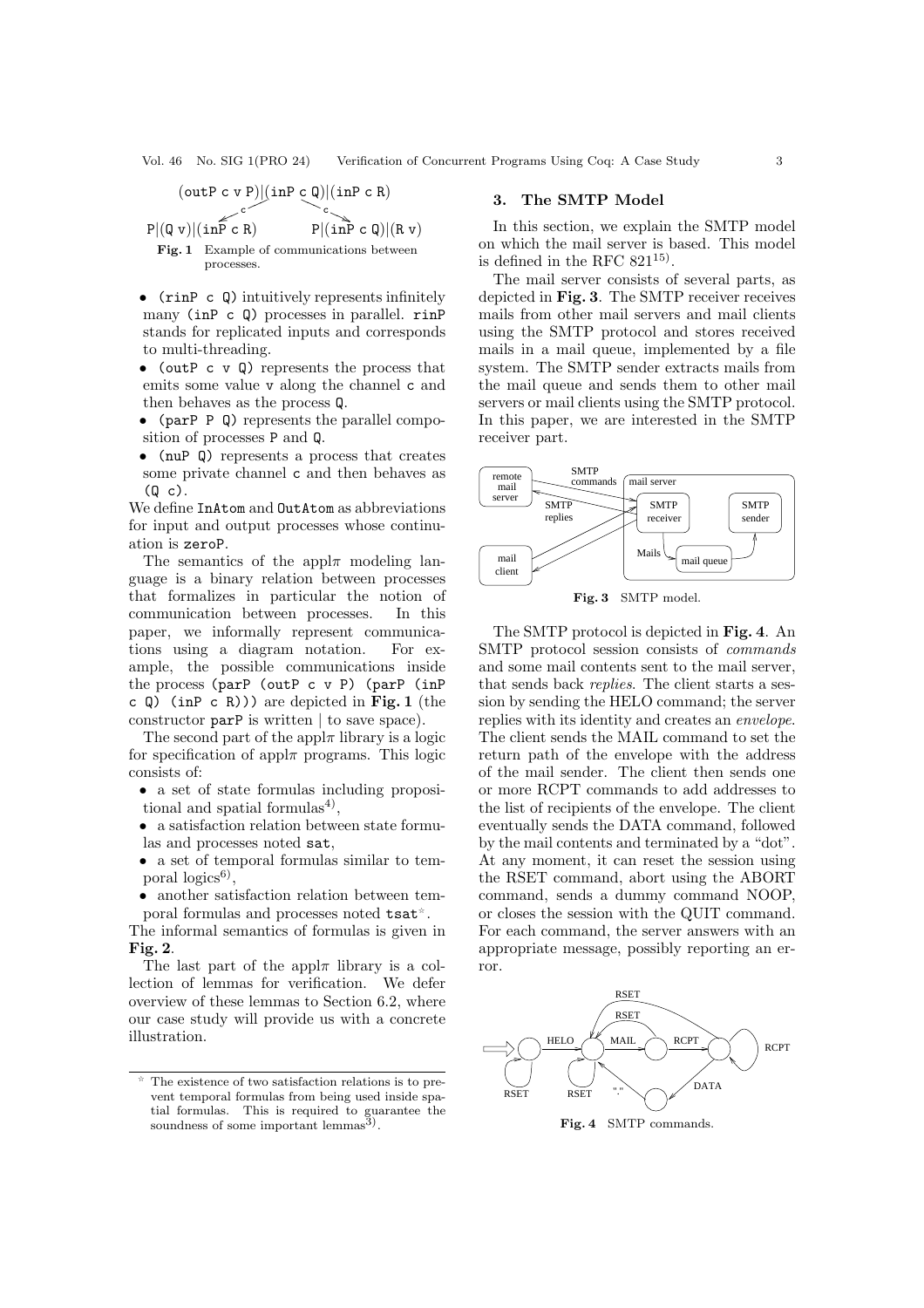```
4 IPSJ Transactions on Programming Jan. 2005
```

```
(sat ISANY P) always true
(sat (NEG f) P) iff (sat f P) is false
(sat (OR f g) P) iff (sat f P) or (sat g P) is true
(sat (OUTPUTS c v f) P) iff P has a subprocess (outP c v Q) such that (sat f Q)
(sat (INPUTS c f) P) iff P has a subprocess (inP c Q) such that (sat f (Q \text{ v})) for any v
(sat (CONSISTS f g) P) iff P can be decomposed into P1 and P2 with (sat f P1) and (sat f P2)
(tsat (STAT f) P) iff (sat f P)
```
inductive type (we have elided one part of the definition to save space):

- Inductive ReplyMsg : Set :=
- rep\_ok\_helo: ReplyMsg

| ...

and mails saved by the mail server by a record:

Record Mail: Set := mail{

domain: String;

rev: Rfc821\_path;

fwd: (list Rfc821\_path); body: String}.

where the fields domain, rev, and fwd correspond to the envelope (as seen in Section 3) and the field body corresponds to the mail contents.

4.2 Communications

In the mail server, communications are implemented by means of the java.io package. For example, the input stream of SMTP commands is implemented by an instance of a subclass of the class java.io.InputStream:

PushbackInputStream from\_client;

Similarly, the output stream of SMTP replies is implemented by an instance of a subclass of the class java.io.OutputStream:

PrintStream to\_client;

Input and output operations in the mail server are implemented by calls to adequate methods. For example, the method that receives an SMTP command from the input stream is implemented by the read method:

int get\_cmd() throws IOException {

```
int b = from_client.read();
...
```
}

...

Similarly, the method that sends the SMTP reply following the HELO command is implemented by the println method:

void reply\_ok\_helo() throws IOException { to\_client.println

("250 " + hostname + " hello");

```
(tsat (NEGT f) P) iff (tsat f P) is false
(tsat (ORT f g) P) iff (tsat f P) or (tsat g P) is true
(tsat (MAYEV f) P) iff for some execution, we eventually have (tsat f P)
(tsat (MUSTEV f) P) iff for any execution, we eventually have (tsat f P)
                         Fig. 2 Informal semantics of appl\pi logic.
```
# 4. Modeling of the Mail Server

In this section, we explain how we model the mail server written in Java using a concurrent program written in the appl $\pi$  modeling language. Intuitively, modeling consists in translating Java datatypes and control structures into the appl $\pi$  modeling language. This is facilitated by the fact that the appl $\pi$  modeling language provides (1) Coq datatypes and control structures which are very close to their Java counterparts, and (2) concurrency primitives to handle directly communications, nondeterminism, and multi-threading (as seen in Section 2.2). In the following, we comment on the main aspects of this translation.

#### 4.1 Datatypes

The mail server defines a number of datatypes that we directly translate into Coq inductive types. For example, the mail server defines constants to implement SMTP commands, like the HELO command:

static final int cmd\_helo = 0;

Other SMTP commands are similarly implemented by the constants cmd mail from, cmd\_rcpt\_to, cmd\_data, cmd\_rset, cmd\_abort, cmd\_noop, cmd\_quit, and cmd\_unknown (for unknown commands). We represent these constants in Coq using the following inductive type:

```
Inductive SMTP_cmd : Set :=
 cmd_helo: String -> SMTP_cmd
| cmd_mail_from: String -> SMTP_cmd
| cmd_rcpt_to: String -> SMTP_cmd
| cmd_data: String -> SMTP_cmd
| cmd_noop: SMTP_cmd
| cmd_rset: SMTP_cmd
| cmd_quit: SMTP_cmd
| cmd_abort: SMTP_cmd
 | cmd_unknown: SMTP_cmd.
```
Similarly, we represent SMTP replies using an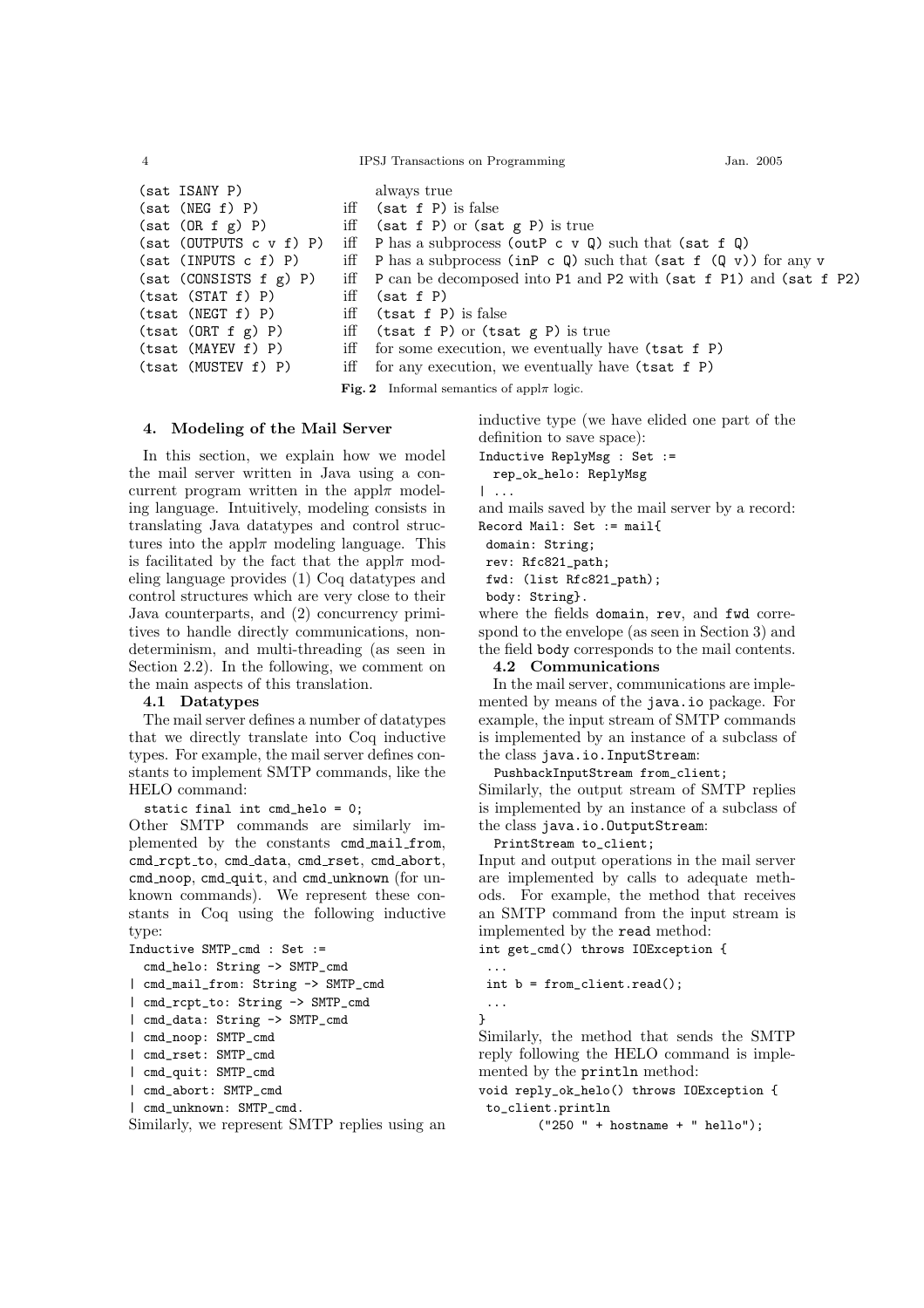}

Translation to appl $\pi$  communication primitives is direct. We represent input and output streams by channels of the appropriate type: Definition InStream := (chan SMTP\_cmd). Definition OutStream := (chan ReplyMsg). and input and output operations by input and output processes:

Definition get\_cmd [c:InStream; cont:

 $SMTP_{cmd} \rightarrow proc$ ] := (inP c cont).

Definition reply [r:ReplyMsg; c:OutStream; cont: proc] := (outP c r cont).

Definition reply\_ok\_helo :=

(reply rep\_ok\_helo).

We have seen above how to model communications between the mail server and a client. Similarly, communications between the mail server and the file system are modeled by a channel of type (chan Mail) and corresponding input and output processes.

#### 4.3 Server State

The mail server features a number of variables (fields of Java objects) that capture its state. To represent these variables, we introduce a representation of the state of the mail server using a record that is intended to be passed around following the flow of execution: Record STATE : Set := smtp\_state{

to\_client: OutStream; in\_stream: InStream; queue\_dir: File; buf: Buffer; to\_fs : (chan Mail); server\_name: String; from\_domain: String; rev\_path: Rfc821\_path; fwd\_paths: Rfc821\_pathlist;}.

The fields in stream and to client contain the channels used for communication with the client. The fields queue dir and buf represent respectively the directory and the file that implement the mail queue. The field to\_fs contains the channel for communication with the file system. The field server name contains an identifier that the mail server uses for SMTP replies. The fields from domain, rev path, and fwd paths correspond to the envelope being built.

#### 4.4 Control Structures

The mail server appeals to a wide variety of control structures. Basic control structures such as conditionals are easily translated into case analyses. However, non-terminating loops cannot be represented directly in Coq (they are rejected because they make proof checking undecidable). In the following, we explain how we translate the main loop of the mail server into the appl $\pi$  modeling language. The idea is to implement it using communications with respect to replicated inputs.

The main loop of the mail server (Fig. 5, on the left) waits for incoming requests and, upon reception of an HELO command, it enters a loop in which subsequent commands are processed. This processing of subsequent SMTP commands is ensured by methods get helo, get mail from, get rcpt to, and get data.

We represent the main loop of the mail server by means of replicated inputs that exchange the state of the mail server through a set of private channels: heloc, mailc, and rcptc (Fig. 5, on the right). These replicated inputs are written in such a way that they emulate the flow of control of the original program. It should be observed that, even though we use replicated inputs, the resulting process represent a single thread of computation. (Multiple threads of computation will appear when composing the mail server with its environment, see next section.)

Each method called from the main loop of the mail server is modeled in a systematic way as a process. We illustrate this modeling using the example of the get helo Java method.

The Java method get helo (Fig. 6, on the left) tries to fetch incoming HELO commands, replies appropriately, and redirects the flow of control to other methods. It is essentially a switch statement.

We represent the Java method get helo by means of the process get helo def (Fig. 6, on the right). The switch statement is translated into a case analysis. The control flow is emulated by means of communications: break statements are replaced by communications along the heloc channel, return statements are replaced by communications along the mailc channel, etc. Each method call in the original program is translated to a call to the corresponding function resulting from the translation. Finally, successful termination is modeled by the presence of a dummy value along a special channel resultc:

Variable resultc : (chan unit).

Definition succ := (OutAtom resultc tt).

(The statement Variable declares a global variable in Coq. tt is the only element of type unit.)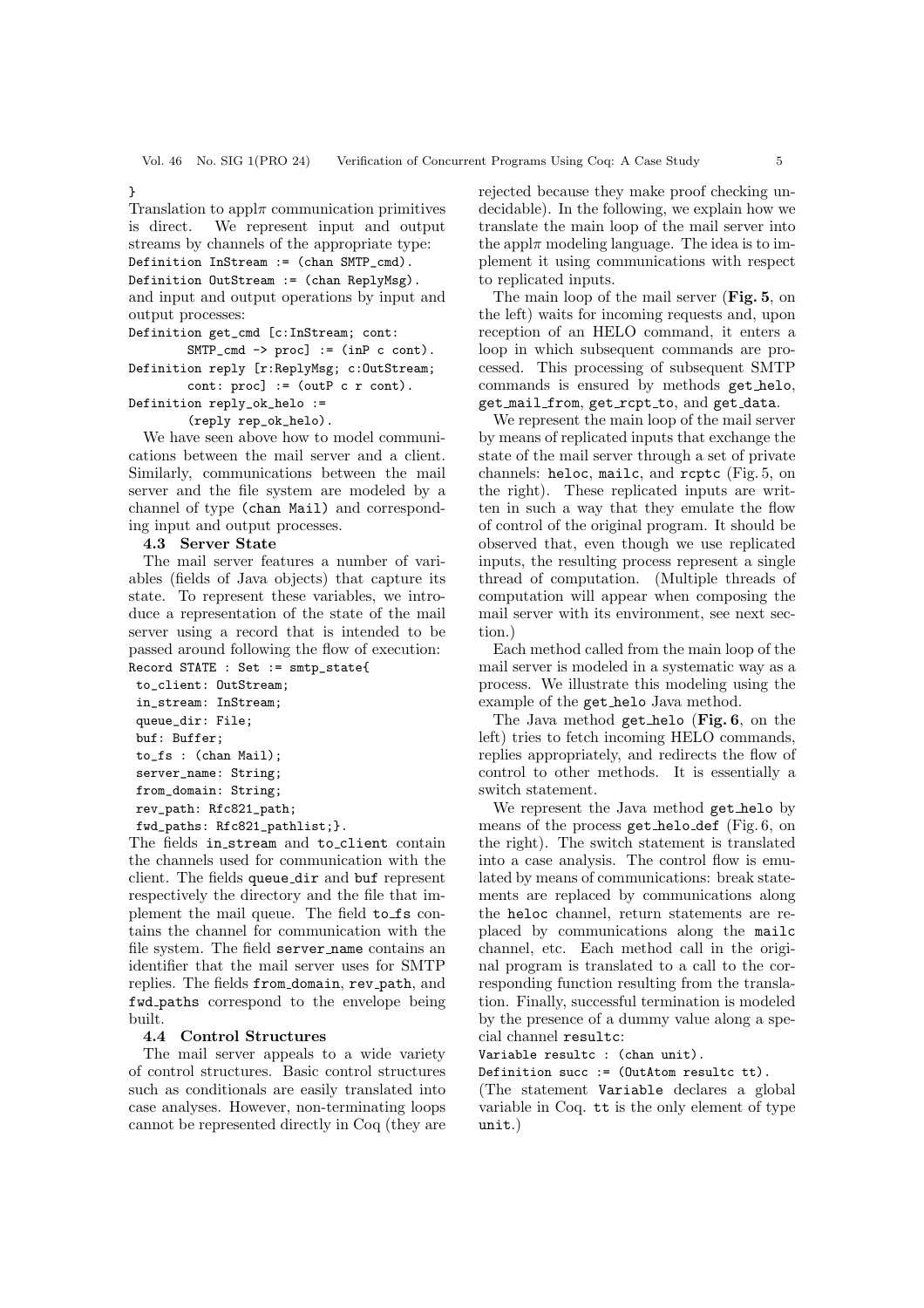#### 6 IPSJ Transactions on Programming Jan. 2005

```
Original Java Program:
void work() throws IOException,
        Smtpdialog_bug,
        Mailqueue_fatal_exception {
    ...
    get_helo();
    int msg_no = 0;
    while (!quit) {
        do_rset();
        if (!get_mail_from()) continue;
        if (!get_rcpt_to()) continue;
        get_data(msg_no++);
    }
    ...
                                                             appl\pi Model:
                                           Definition work
                                            [i:InStream; o: OutStream] : (chan Mail)->proc :=
                                           [tofs:(chan Mail)]
                                           let st = initial state in(nuP [heloc:(chan STATE)]
                                           (nuP [mailc:(chan STATE)]
                                           (nuP [rcptc:(chan STATE)]
                                            (parP (rinP heloc (get_helo_def heloc mailc))
                                            (parP (rinP mailc (get_mail_def mailc rcptc))
                                            (parP (rinP rcptc (get_rcpt_def mailc rcptc))
                                            (OutAtom heloc st))))))).
```
Fig. 5 Mail server main loop.

```
Original Java Program:
void get_helo() throws IOException {
while (true) {
  ...
 int cmd = get\_cmd();
 String arg = get_{arg}();
 switch(cmd) {
 case cmd_unknown:
     reply_unknown_cmd(); break;
 case cmd_abort:
     reply_ok_quit(); quit = true;
     return;
 case cmd_quit:
     reply_ok_quit(); quit = true;
     return;
 case cmd_rset:
      do_rset();
      reply_ok_rset(); break;
 case cmd_noop:
      reply_ok_noop(); break;
 case cmd_helo:
      if (do_helo(arg)) return;
      else break;
  case cmd_rcpt_to:
      reply_no_mail_from(); break;
 default:
      reply_no_helo(); break;
 }
}
                                                             appl\pi Model:
                                           Definition get_helo_def
                                            [heloc: (chan STATE); mailc: (chan STATE)] :
                                            STATE -> proc :=
                                            [st:STATE](get_cmd (in_stream st)
                                            [c:SMTP_cmd](get_arg (in_stream st)
                                            [-:unit]Cases c of
                                             cmd_unknown =>
                                              (reply_unknown_cmd (to_client st) (OutAtom heloc st))
                                              | cmd_abort =>
                                              (reply_ok_quit (to_client st) succ)
                                              | cmd_quit =>
                                              (reply_ok_quit (to_client st) succ)
                                              | cmd_rset =>
                                              (reply_ok_rset (to_client st) (OutAtom heloc st))
                                              | cmd_noop =>
                                              (reply_ok_noop (to_client st) (OutAtom heloc st))
                                              | (cmd_helo arg) =>
                                              (do_helo arg st
                                                [x:bool;st:STATE]
                                                 if x then (OutAtom mailc st) else (OutAtom heloc st))
                                              | (cmd_rcpt_to b) =>
                                              (reply_no_mail_from (to_client st) (OutAtom heloc st))
                                              | =>
                                              (reply_no_helo (to_client st) (OutAtom heloc st))
                                            end)).
```
Fig. 6 Function to handle HELO commands.

#### 5. Modeling of the Environment

In order to verify that the mail server correctly handles client requests, we need to make some hypotheses on its environment. In partic-

ular, we assume that we perform the verification in presence of a correct client and a correct file system. The network communications and the host computer are also part of the environment of the mail server. In general, we cannot

}

}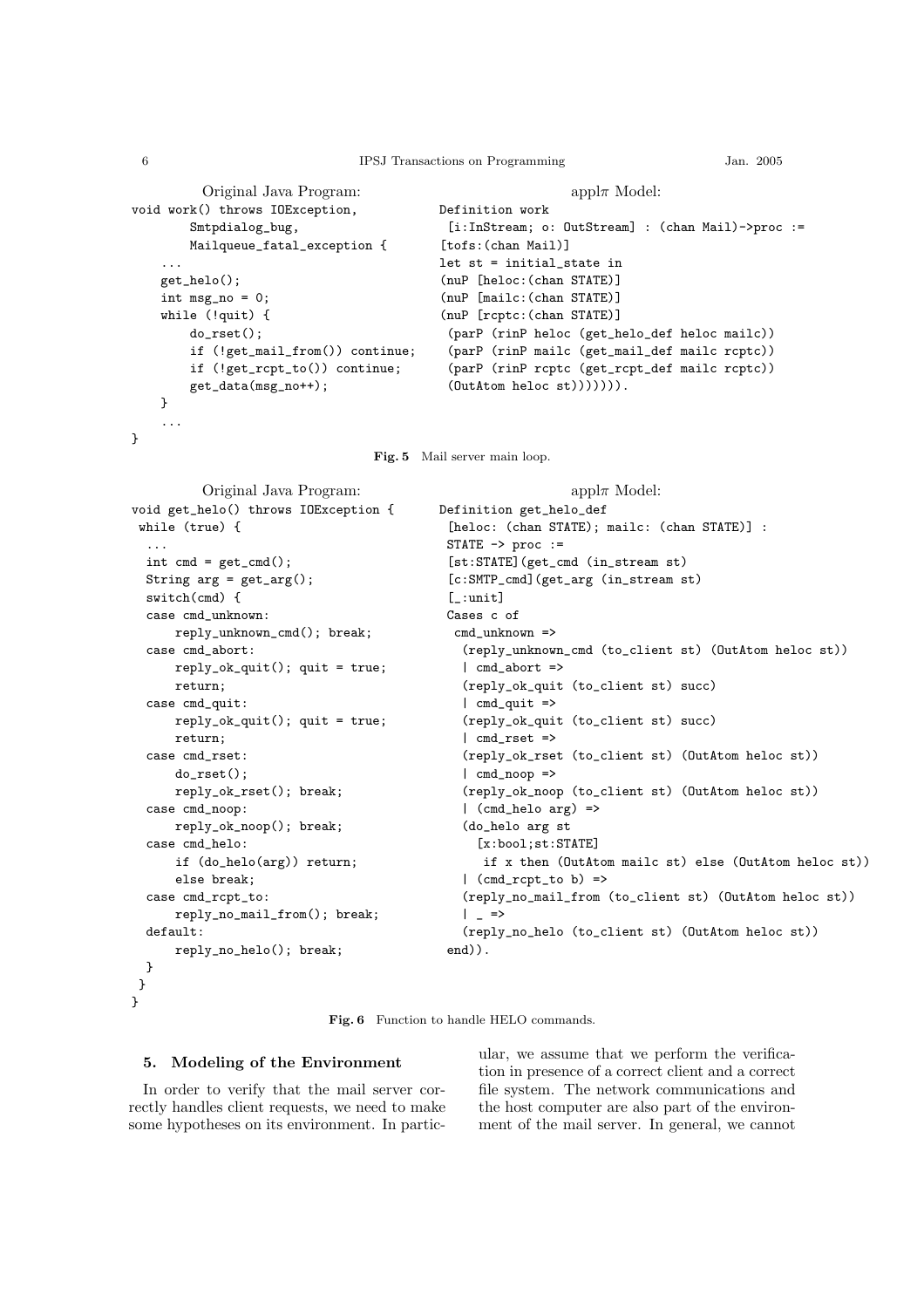Vol. 46 No. SIG 1(PRO 24) Verification of Concurrent Programs Using Coq: A Case Study 7

```
Inductive val [s:InStream] : proc->Prop :=
  say_helo: (P:proc)(c: SMTP_cmd)
  (valid_cmd_helo c) ->
  (val after helo s P) \rightarrow(val s (outP s c P))
| say_quit: (val s (OutAtom s cmd_quit))
| say_abort: (val s (OutAtom s cmd_abort))
| say_skip: (P:proc)(c: SMTP_cmd)
  *(valid\_cmd\_helo c) ->
  \textdegreec=cmd_quit -> \textdegreec=cmd_abort ->
  (va1 s P) ->
  (val s (outP s c P))
| say_io_error: (P:proc)
  (va1 s P) ->
  (val s (outP IOexnc tt P))
with val_after_helo [s:InStream] :
                          proc->Prop :=
```
Fig. 7 Specification of the input stream.

expect network communications and the host computer to be reliable.

In this section, we show how to model a correct mail client and a correct file system and the hypotheses of unreliable network communications and of an unreliable host computer.

#### 5.1 Network Errors

...

We model network errors by the presence of a dummy value along a special channel IOexnc: Variable IOexnc : (chan unit).

Network errors may occur during communications between the mail server and the mail client, and between the mail server and the file system. We therefore use the special channel IOexnc in the specification of the client and of the file system, as explained below.

#### 5.2 Client Specification

A client is correct if it emits valid streams of SMTP commands, as specified by the RFC  $821^{15}$ . This requirement amounts to specifying the set of valid streams of SMTP commands. We render this specification by means of the predicate val in Fig. 7.

Informally, the predicate val can be read as follows. The client emits valid streams of SMTP commands if:

- after emitting a valid HELO command it still emits valid streams of SMTP commands, as defined by the predicate val after helo (constructor say helo),
- it emits a QUIT or ABORT command (constructors say\_quit and say\_abort),

• it emits any other command such that the rest of the emission is still valid (constructor

# say\_skip).

The constructor say *io* error does not correspond to the definition of validity of streams of SMTP commands, we add it to take into account the possibility for a network error.

Similarly, we take into account the possibility for a network error prior to emission of SMTP replies. This is rendered by the predicate ack in Fig. 8.

| Inductive $ack: OutStream \rightarrow proc \rightarrow Prop :=$                     |
|-------------------------------------------------------------------------------------|
| ack_rep : (y:OutStream)(P:ReplyMsg -> proc)                                         |
| $((x:ReplyMsg)(ack y (P x))) \rightarrow (ack (inP y P))$                           |
| $\vert$ ack_rep_io_error : $(y:\text{OutStream})(P:\text{proc})$                    |
| $(\text{ack } y \text{ P}) \rightarrow (\text{ack } y \text{ (outP I0exnc tt P)}).$ |
| Fig. 8 Specification of the output stream.                                          |

The constructor ack rep corresponds to the usual situation where the SMTP reply is sent to the client, and the constructor ack rep io error corresponds to the exceptional situation where a network error prevents the emission of the SMTP reply.

We pack above val and ack predicates into a single valid client predicate that specifies correct clients. Similarly, we define a predicate valid fs that specifies correct file systems.

#### 5.3 System Failures

An unreliable host computer is modeled by the non-deterministic possibility for a a failure. A failure is modeled by the presence of a dummy value along a special channel failc:

Variable failc : (chan unit).

A failure may occur at any moment. We model this non-determinism by a process that nondeterministically output a dummy value along the above special channel:

Definition may\_fail := (nuP [x:?]

#### (parP (InAtom x)

(parP (OutAtom x tt)

 $(inP x [-:?]$  (OutAtom failc tt))))).

(The question mark ? in Coq automatically infers the corresponding type.) The possible reductions of this non-deterministic failure generator are depicted in Fig. 9.

#### 6. Formal Verification

#### 6.1 Goal Statement

We are interested in verifying that the mail server modeled in Section 4 executed under the environment modeled in Section 5 correctly handles incoming streams of SMTP commands. In other words, we want to verify that, for any possible execution, the process formed by the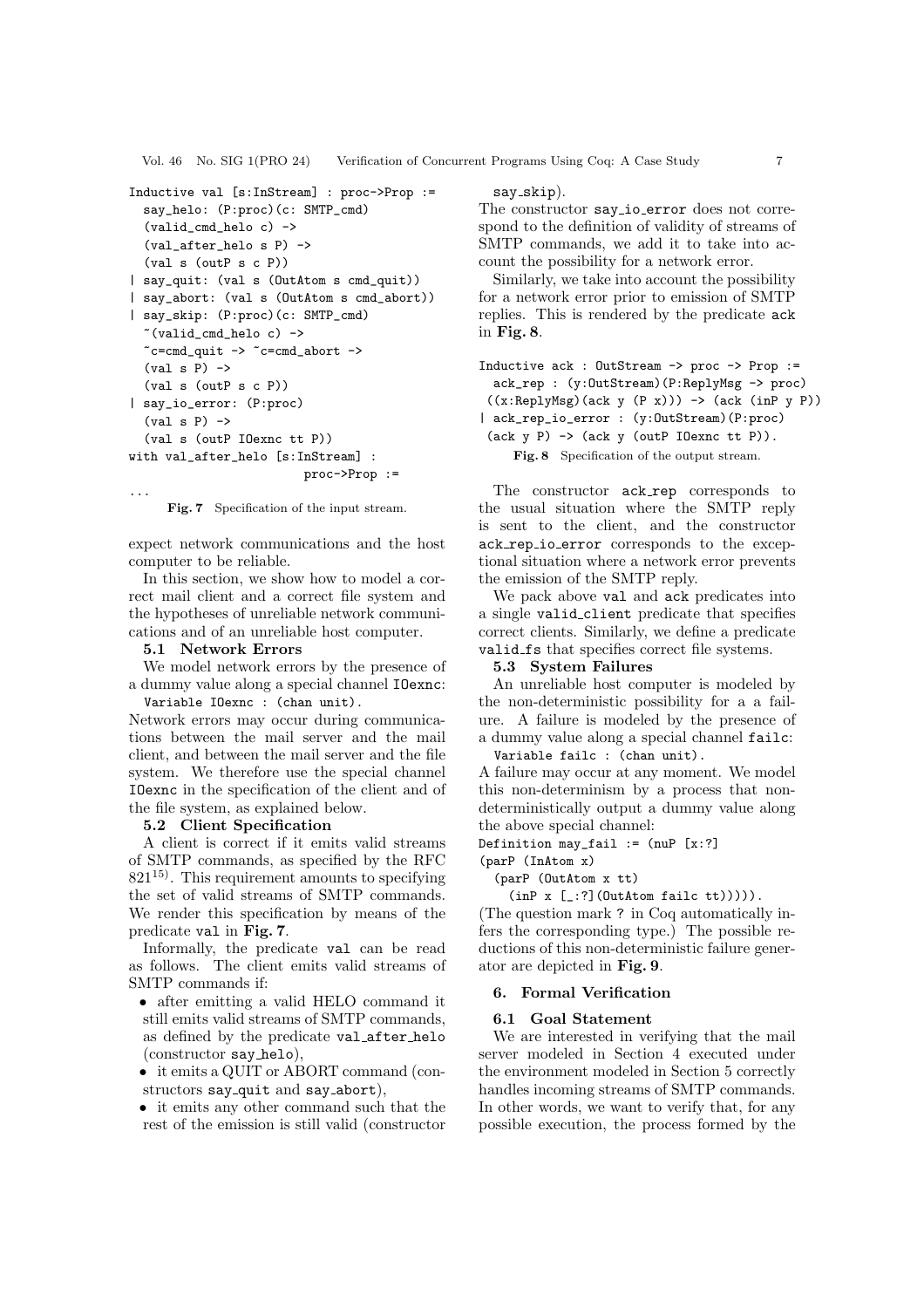8 IPSJ Transactions on Programming Jan. 2005

 $(\text{InAtom x})|(\text{OutAtom x tt})$  $(\text{inP x } [\dots ?] (\text{OutAtom failure } tt))$ 

$$
\underbrace{(\text{inP x } [...?](\text{OutAtom failure})}_{\text{nofailure}} \underbrace{\overbrace{(\text{InAtom x}) | (\text{OutAtom failure})}_{\text{failure}}
$$

Lemma valid\_protocol:

```
(client:InStream->OutStream->proc)
((i:?)(o:?)(valid_client (client i o))) ->
(fs:(chan Mail)->proc)
((\text{tofs:?)}(\text{valid\_fs (fs tofs)})) ->
(is_set resultc&(IOexnc&(failc&nilC))) ->
let P = (resultc&(IOexnc&(failc&nilC)))#
  (nuP [i:InStream]
    (nuP [o:OutStream]
      (nuP [tofs:(chan Mail)]
        (parP (client i o)
          (parP (work i o tofs)
             (parP (fs tofs)
               (may_fail))))))) in
(tsat reports_succ_or_error P).
           Fig. 10 Goal statement.
```
parallel composition of a correct client, a correct file system, (the model of) the mail server, and a non-deterministic failure generator results in successful termination, a network error, or a system failure. Observe that the resulting process has multiple threads of computation.

The property informally stated above can be formally written using the appl $\pi$  logic as follows:

Definition reports\_succ\_or\_error := (MUSTEV (STAT

(OR (OUTPUTS resultc tt ISANY)

(OR (OUTPUTS IOexnc tt ISANY) (OUTPUTS failc tt ISANY))))).

(Special channels resultc, IOexnc, and failc are used to observe respectively successful termination, network error, and failures.)

Let us write P for the process formed by the parallel composition of a correct client, a correct file system, the mail server, and a nondeterministic failure generator. The proof goal can be stated as follows:

Lemma valid\_protocol: ...

(tsat reports\_succ\_or\_error P).

The complete statement is given in Fig. 10. (Symbols nilC and & respectively represent the empty list and cons cells.)

## 6.2 Formal Proof

We have formally proved using Coq the goal stated above. The proof is by induction on the predicate val (excerpt in Fig. 7). It requires 3927 commands using the appl $\pi$  library (for a 400 lines model and 200 lines specification).

An important aspect of the formal proof is how we deal with interleaving sequences of communications. Since the mail server runs in parallel with the failure generator, there are several possible execution paths that only differ by the moment when the failure generator is scheduled for execution. The proliferation of such different possible execution paths is harmful because they considerably augment the number of subgoals of the formal proof. This situation is an instance of the state-space explosion problem.

The appl $\pi$  library provides lemmas that enable partial order reduction to deal with the state-space explosion problem. We illustrate the basic idea of partial order reduction with the following example. Let us consider some process P in which two communications along channels c and d are enabled, such that both communications can be executed in whatever order to reach the same process Q:



To verify a formula of the form (MUSTEV f) in this situation, it is often sufficient to explore only one execution path. More generally, partial order reduction reduces the number of execution paths to be explored for the purpose of verification to a subset representative of all the possible orderings of communications. The  $appl\pi$  library provides lemmas that enable partial order reduction for the appl $\pi$  language and its  $logic^{2}$ <sup>3)</sup>.

Lemmas from the appl $\pi$  library that enable partial order reduction are particularly useful to verify the mail server. Let us consider the fragment of the state space of the whole system depicted in Fig. 11. The initial process is shortened to client work fs may fail to save space. From the initial process, it is possible to perform either (1) a communication along channel i through which the client sends a first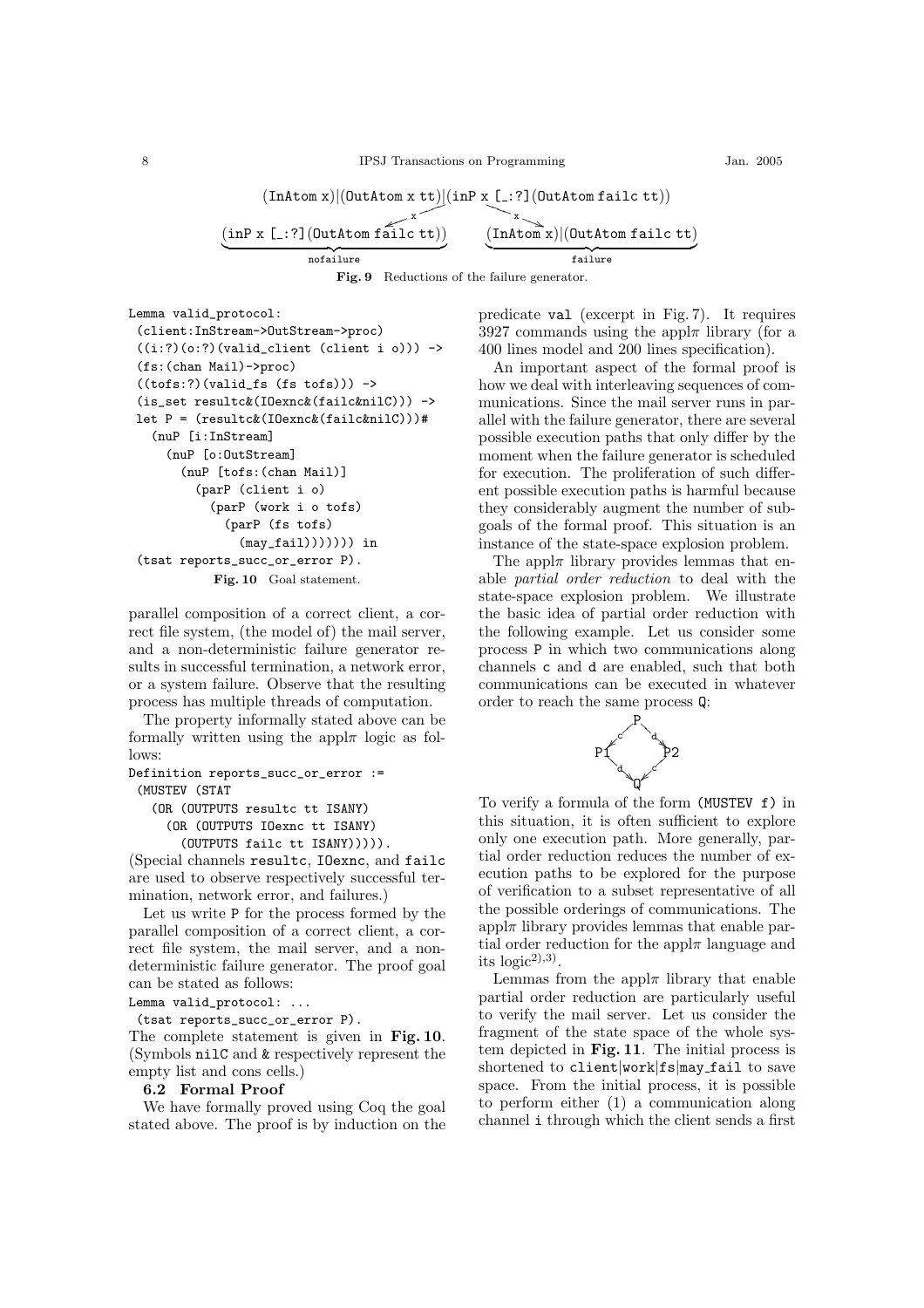Vol. 46 No. SIG 1(PRO 24) Verification of Concurrent Programs Using Coq: A Case Study 9

SMTP command to the mail server, leading to the process client'|work'|fs|may\_fail, or  $(2)$ one of the two communications along channel x enabled by the non-deterministic failure generator. Lemmas from the appl $\pi$  library tell us that we can safely ignore the execution paths starting with the failure generator (dotted lines in Fig. 11), and resume verification from the process client'|work'|fs|may\_fail.

# 6.3 Discussion

The size of the formal proof is large but can be substantially reduced. In fact, prior to the case study presented in this paper, we had already verified the same mail server using a different approach<sup>1)</sup>. The basic idea of this approach was to model the mail server using only functional constructs provided by the Coq language. The formal proof that the mail server correctly handles client requests was almost four times smaller (1059 commands). However, it appears that both approaches lead to essentially the same proof tree thanks to partial order reduction. Therefore, the overhead induced by the appl $\pi$  library is not a fundamental issue and can be alleviated by improving automation.

Despite this overhead, the verification of concurrent programs using the appl $\pi$  library is still a satisfactory approach because it handles multi-threading explicitly and because it is possible to extract a runnable concurrent program from the model. The latter was not possible with our previous model<sup>1)</sup> because it was polluted with functional constructs whose purpose was only the modeling of non-determinism. In contrast, modeling of non-deterministic failures in the appl $\pi$  model does not interfere with the modeling of the original program. Consequently, it is possible to execute the code of the model as it is.

To execute the code of the model, it is possible to write a virtual machine to interpret the  $appl\pi$  modeling language. However, the extraction facility of Coq provides a more effective solution. This extraction facility turns Coq programs into ML programs (OCaml, Haskell, etc.) by associating to each Coq inductive type a corresponding ML datatype, to each Coq function a corresponding ML function, etc. In particular, the concurrency primitives of the appl $\pi$ modeling language are extracted in the form of the constructors of the following ML datatype (we use OCaml syntax for concreteness):

Coq < Extraction proc. type proc =

### | ZeroP

- | InP of Obj.t \* (Obj.t -> proc)
- | RinP of Obj.t \* (Obj.t -> proc)
- | OutP of Obj.t \* Obj.t \* proc
- | ParP of proc \* proc
- | NuP of (Obj.t -> proc)

where the type Obj.t corresponds to channels (this is because we have only provided Coq with the type of channels, not their implementation). The idea to execute the extracted OCaml code is to pre-process it to replace each call to one of the constructor above by a call to an OCaml function that implements the appropriate semantics. In other words, given some (parameterized) type channel and a set of functions zeroP, inP, etc. that implement the semantics of the appl $\pi$  modeling language, we have a complete mechanism to run models.

## 7. Conclusion

In this paper, we have explained how one can verify an existing concurrent program using a Coq library. More precisely, we gave an overview of the verification of an existing mail server written in Java using the appl $\pi$  library. First, we introduced the Coq proof assistant and the appl $\pi$  library. Second, we explained how to model the mail server into an appl $\pi$ program. Third, we explained how to model the environment of the mail server, including modeling of system errors. Last, we reported on the formal proof that the mail server correctly handles client requests. We compared the results of verification with an alternative approach and observed that (1) the overhead induces by the appl $\pi$  library can potentially be eliminated through better automation, and that (2) the appl $\pi$  model is more satisfactory because in particular it can be run as it is. This case study shows that the appl $\pi$  library provides us with a complete solution to write, verify, and run concurrent programs in the Coq interface.

## 8. Related Work

The issue of verification of concurrent programs in proof assistants has been addressed through formalization of the UNITY formal- $\lim_{n \to \infty}$ <sup>5</sup>,<sup>8</sup>,<sup>13</sup>). This work also includes various verifications of non-trivial concurrent programs. The originality of our case study is that we verify an existing implementation and discuss for that purpose several reusable techniques for modeling.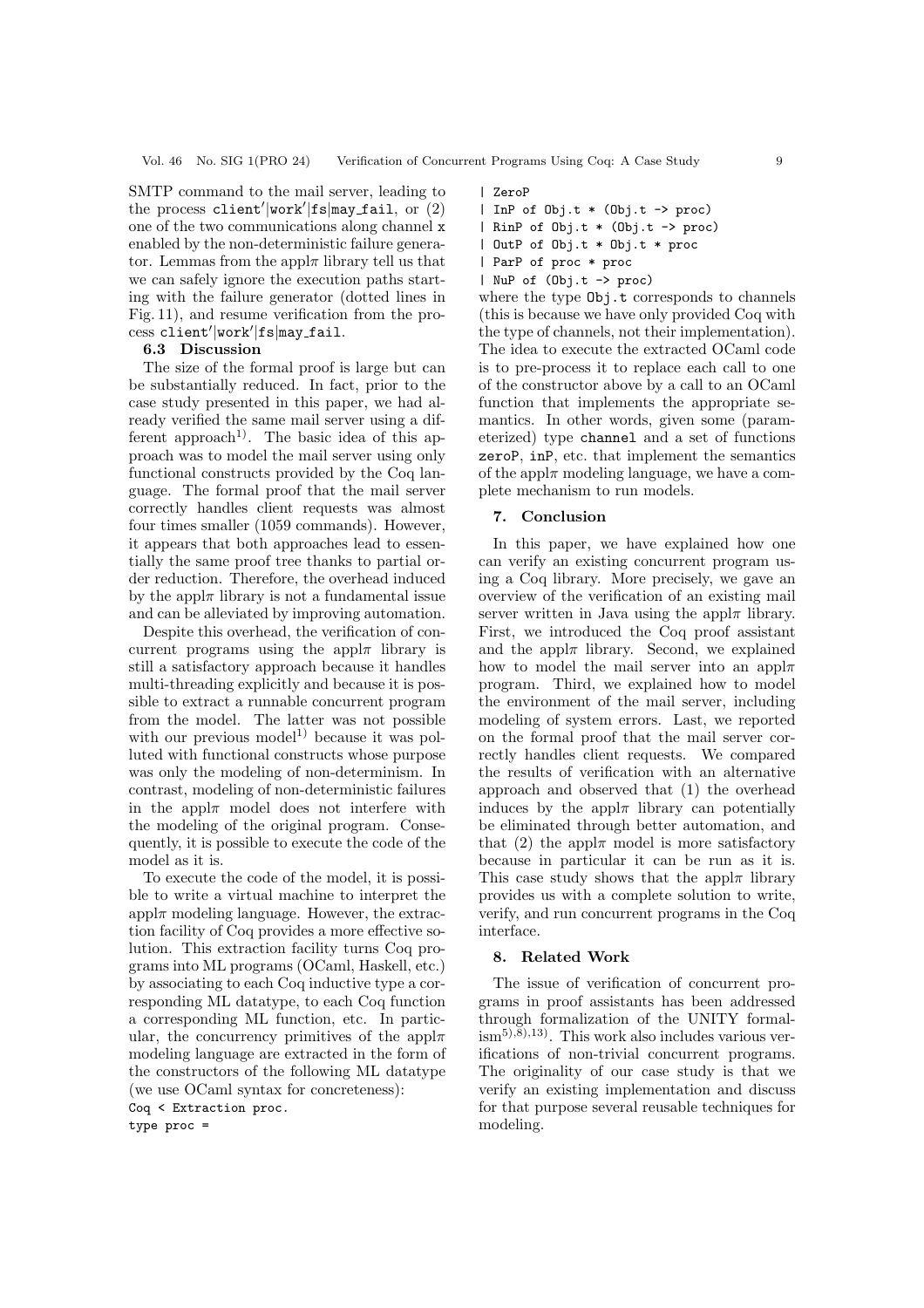

There exist several encodings of the  $\pi$ calculus in proof assistants with accompanying libraries<sup>9),10</sup>),<sup>16</sup>). This work essentially focuses on verification of meta-properties of the pure  $\pi$ -calculus. In comparison, the appl $\pi$  library is built above an applied version of the  $\pi$ -calculus and we focus on verification of properties of programs.

In this paper, we used a proof assistant to verify a concurrent program. Model checking is an alternative approach<sup>7)</sup> that could have equallywell applied to verification of the mail server. The advantage of proof assistants is that they can handle directly infinite state-spaces thanks to induction, contrary to model checkers that are limited to finite state-spaces (unless one resorts to appropriate abstraction techniques). This is the reason why we investigate the usage of proof assistants to verify concurrent programs.

#### 9. Future Work

We plan to tackle the issue of reducing the size of formal proofs by improving automation in the appl $\pi$  library and combining interactive proofs with model checking for the appl $\pi$  modeling language and its logic.

Acknowledgments This work is partially supported by a research project funded by Japanese Ministry of Education and Science's research program "e-Society."

#### References

- 1) Affeldt, R. and Kobayashi, N.: Formalization and verification of a mail server in Coq, Okada, M., Pierce, B., Scedrov, A., Tokuda, H. and Yonezawa A. (eds), International Symposium on Software Security, Tokyo, Japan, November 8–10, 2002, Vol.2609 of Lecture Notes in Computer Science, pp.217– 233, Springer (Feb. 2003). Coq scripts available at: http://web.yl.is.s.u-tokyo.ac.jp/ ~affeldt/mail-system.tar.gz.
- 2) Affeldt, R. and Kobayashi, N.: A Coq library for verification of concurrent programs,

4th International Workshop on Logical Frameworks and Meta-Languages (LFM 2004), Cork, Ireland, July 5, 2004, pp.66–83. Preliminary proceedings available at: http://cs-www. cs.yale.edu/homes/carsten/lfm04/. Formal proceedings are to appear in Electronic Notes in Theoretical Computer Science, Elsevier. Coq documentation available at: http://web.yl. is.s.u-tokyo.ac.jp/~affeldt/applpi/.

- 3) Affeldt, R. and Kobayashi, N.: Partial order reduction for verification of spatial properties of pi-calculus processes, 11th International Workshop on Expressiveness in Concurrency (EXPRESS 2004), London, UK, August 30, 2004, pp.113–127. Preliminary proceedings. Formal proceedings are to appear in Electronic Notes in Theoretical Computer Science, Elsevier.
- 4) Cardelli, L. and Gordon, A.D.: Anytime, anywhere: modal logics for mobile ambients, 27th ACM SIGPLAN-SIGACT Symposium on Principles of Programming Languages (POPL 2000), Boston, Massachusetts, USA, January 19–21, 2000, pp.365–377, ACM Press (2000).
- 5) Chetali, B.: Formal verification of concurrent programs using the Larch Prover. IEEE Transactions on Software Engineering, Vol.24, No.1, pp.46–62 (1998).
- 6) Clarke, E.M., Grumberg, O. and Peled, D.A.: Model Checking, MIT Press (2000).
- 7) Clarke, E.M. and Wing, J.M.: Formal methods: state of the art and future directions, ACM Computing Surveys, Vol.28, No.4, pp.626–643 (1996).
- 8) Heyd, B. and Crégut, P.: A modular coding of UNITY in Coq, von Wright, J., Grundy, J. and Harrison, J. (eds), Theorem Proving in Higher Order Logics, Vol.1125 of Lecture Notes in Computer Science, pp.251–266, Springer (Aug. 1996).
- 9) Hirschkoff, D.: Mise en œuvre de preuves de bisimulation, Ph.D. thesis, Ecole Nationale des Ponts et Chaussées (1999).
- 10) Honsell, F., Miculan, M. and Scagnetto, I.:  $\pi$ calculus in (co)inductive type theory, Theoretical Computer Science, Vol.253, No.2, pp.239– 285 (2001).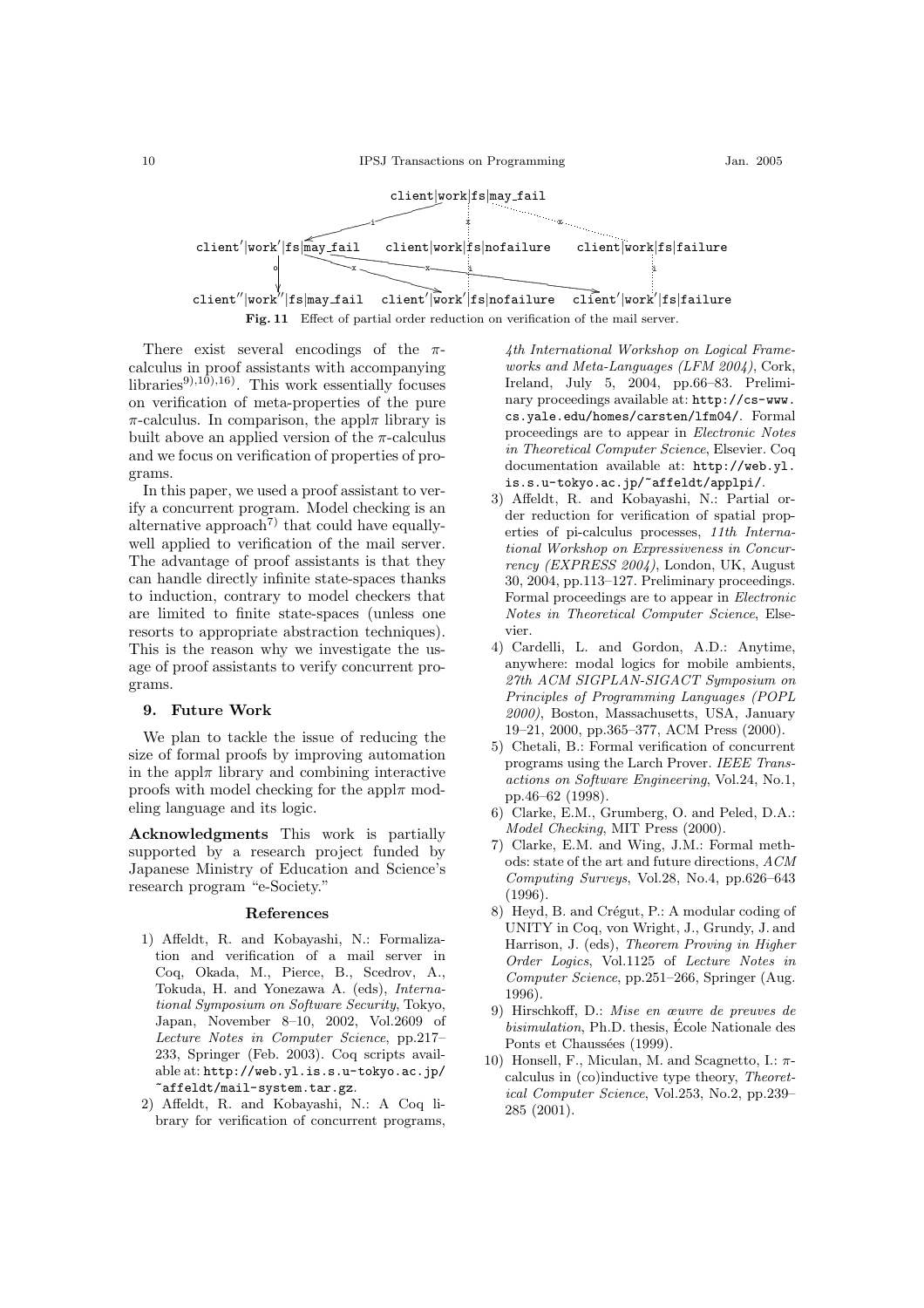- 11) Milner, R.: Communicating and Mobile Systems: the  $\pi$ -calculus, Cambridge University Press (1999).
- 12) Paulin-Mohring, C.: Inductive definitions in the system Coq: Rules and properties, Bezem, M. and Groote, J.F. (eds), 1st International Conference on Typed Lambda Calculi and Applications (TLCA 1993), Utrecht, The Netherlands, March 16–18, 1993, Vol.664 of Lecture Notes in Computer Science, pp.328–345, Springer (1993).
- 13) Paulson, L.C.: Mechanizing a theory of program composition for UNITY, ACM Transactions on Programming Languages and Systems, Vol.23, No.5, pp.626–656 (2001).
- 14) Pierce, B.C. and Turner, D.N.: Pict: A programming language based on the pi-calculus, Plotkin, G., Stirling, C. and Tofte, M. (eds), Proof, Language and Interaction: Essays in Honour of Robin Milner, MIT Press (2000).
- 15) Postel, J.B.: Rfc 821: Simple mail transfer protocol, available at: http://www.faqs.org/ rfcs/rfc821.html (Aug. 1982).
- 16) Röckl, C., Hirschkoff, D. and Berghofer, S.: Higher-order abstract syntax with induction in Isabelle/HOL: Formalizing the pi-calculus and mechanizing the theory of contexts,  $4th$ International Conference on Foundations of Software Science and Computation Structures  $(FOSSACS 2001)$ , Genova, Italy, April 2-6, 2001, Vol.2030 of Lecture Notes in Computer Science, Springer (2001).
- 17) Shibayama, E., Hagihara, S., Kobayashi, N., Nishizaki, S., Taura, K. and Watanabe, T.: AnZenMail: A secure and certified e-mail system, Okada, M., Pierce, B., Scedrov, A., Tokuda, H., and Yonezawa, A. (eds), International Symposium on Software Security, Keio University, Tokyo, Japan, November 8– 10, 2002, Vol.2609 of Lecture Notes in Computer Science, Springer (Feb. 2003).

(Received July 2, 2004) (Accepted September 21, 2004)



Tokyo in 2001 and 2004 respectively. He is currently a researcher in the Graduate School of Information Science and Technology at the University of Tokyo. His main interests are partial evaluation, proof assistants, and process calculi. He is a member of the Japanese Society of Software Science and Technology.

> Naoki Kobayashi was born in 1968, and received his B.S., M.S., and D.S. degrees in Computer Science from the University of Tokyo in 1991, 1993, and 1996, respectively. He was a research associate and a lecturer

in the Graduate School of Science at the University of Tokyo from 1993 to 2001. In 2001, he became an associate professor in the Graduate School of Science at the Tokyo Institute of Technology. In October 2004, he became professor in the Graduate School of Information Sciences at Tohoku University. His current major research interests are in the area of principles of programming languages. In particular, he is interested in type systems and static analysis of functional and concurrent programming languages. He is a member of the Association for Computing Machinery, the Information Processing Society of Japan, and the Japanese Society of Software Science and Technology.